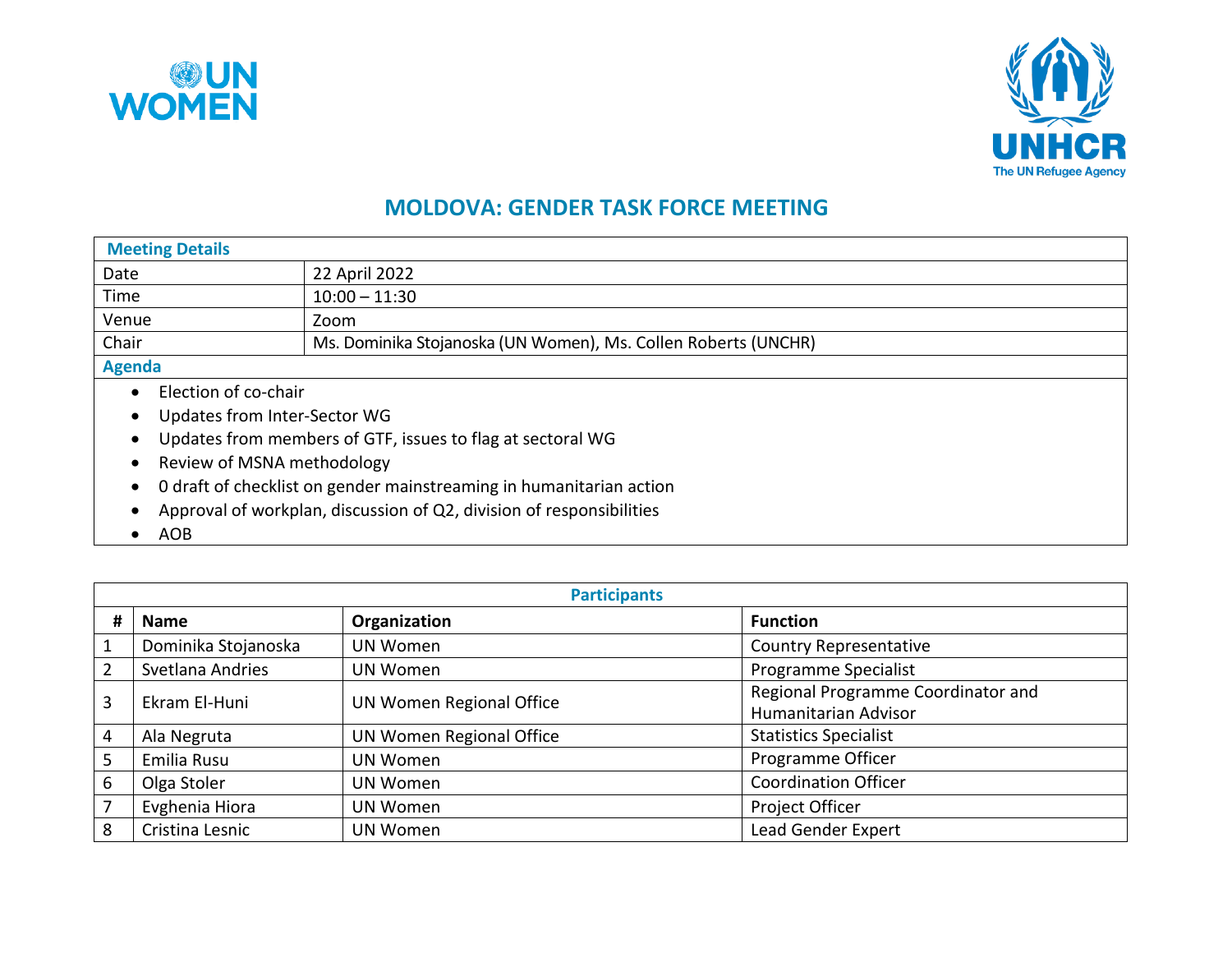| 9  | Renata Grădinaru         | <b>UN Women</b>                                                                                                          | <b>Field Consultant</b>                                                              |
|----|--------------------------|--------------------------------------------------------------------------------------------------------------------------|--------------------------------------------------------------------------------------|
| 10 | Iuliana Bordeianu        | <b>UN Women</b>                                                                                                          | <b>Field Consultant</b>                                                              |
| 11 | Ela Rotari               | <b>UN Women</b>                                                                                                          | <b>Field Consultant</b>                                                              |
| 12 | <b>Colleen Roberts</b>   | <b>UNHCR</b>                                                                                                             | Gender-Based Violence Officer                                                        |
| 13 | Elena Maria Calix Tejeda | <b>UNHCR</b>                                                                                                             | <b>Interagency Coordination Officer</b>                                              |
| 14 | Leona Weiher             | <b>UNHCR</b>                                                                                                             | <b>Information Management</b>                                                        |
| 15 | Olesea Perean            | <b>UNDP</b>                                                                                                              |                                                                                      |
| 16 | Svetlana Mirca           | <b>State Chancellery</b>                                                                                                 | Lead Consultant in Direction of Coordination for<br>Human Rights and Social Dialogue |
| 17 | Lilia Pascal             | Department of Policies for Ensuring Equality<br>between Women and Men, Ministry of Labor and<br><b>Social Protection</b> | <b>Head of Department</b>                                                            |
| 18 | Mariana loga             | National Agency for Social Protection                                                                                    | Head of Social Assistance and Rehabilitation<br>Department                           |
| 19 | Valentina Bodrug Lungu   | Gender-Centru                                                                                                            | President                                                                            |
| 20 | Nina Lozinschi           | <b>Gender Equality Platform</b>                                                                                          | General Secretary of the Platform                                                    |
| 21 | Irina Luncasu            | <b>CALM</b>                                                                                                              |                                                                                      |
| 22 | Emma Matreniuc           | NGO of People with Disabilities "Vivere"                                                                                 |                                                                                      |
| 23 | Liliana Palihovici       | <b>Institutum Virtutes Civilis</b>                                                                                       |                                                                                      |
| 24 | Petru Lupu               | Ministry of Labour and Social Protection                                                                                 |                                                                                      |
| 25 | Mariana Buruiana         | Women Law Centre                                                                                                         | Director                                                                             |
| 26 | Sharifa Abdulaziz        | Voice Amplified                                                                                                          |                                                                                      |
| 27 | <b>Becky Higgins</b>     | Plan International                                                                                                       | Deployable Information Management Specialist                                         |
| 28 | Inna Grinco              |                                                                                                                          |                                                                                      |

## **Summary of discussions and agreements/ action items**

 $\blacksquare$ 

| <b>Agenda/Discussion</b>                                                           | <b>Agreements/ Actions</b> |
|------------------------------------------------------------------------------------|----------------------------|
| <b>Opening remarks</b>                                                             |                            |
| Dominika Stojanoska (UN Women) presented meeting agenda and invited new members to |                            |
| present themselves.                                                                |                            |
| Leona Weiher (UNHCR) presented herself.                                            |                            |
| <b>Election of co-chair</b>                                                        |                            |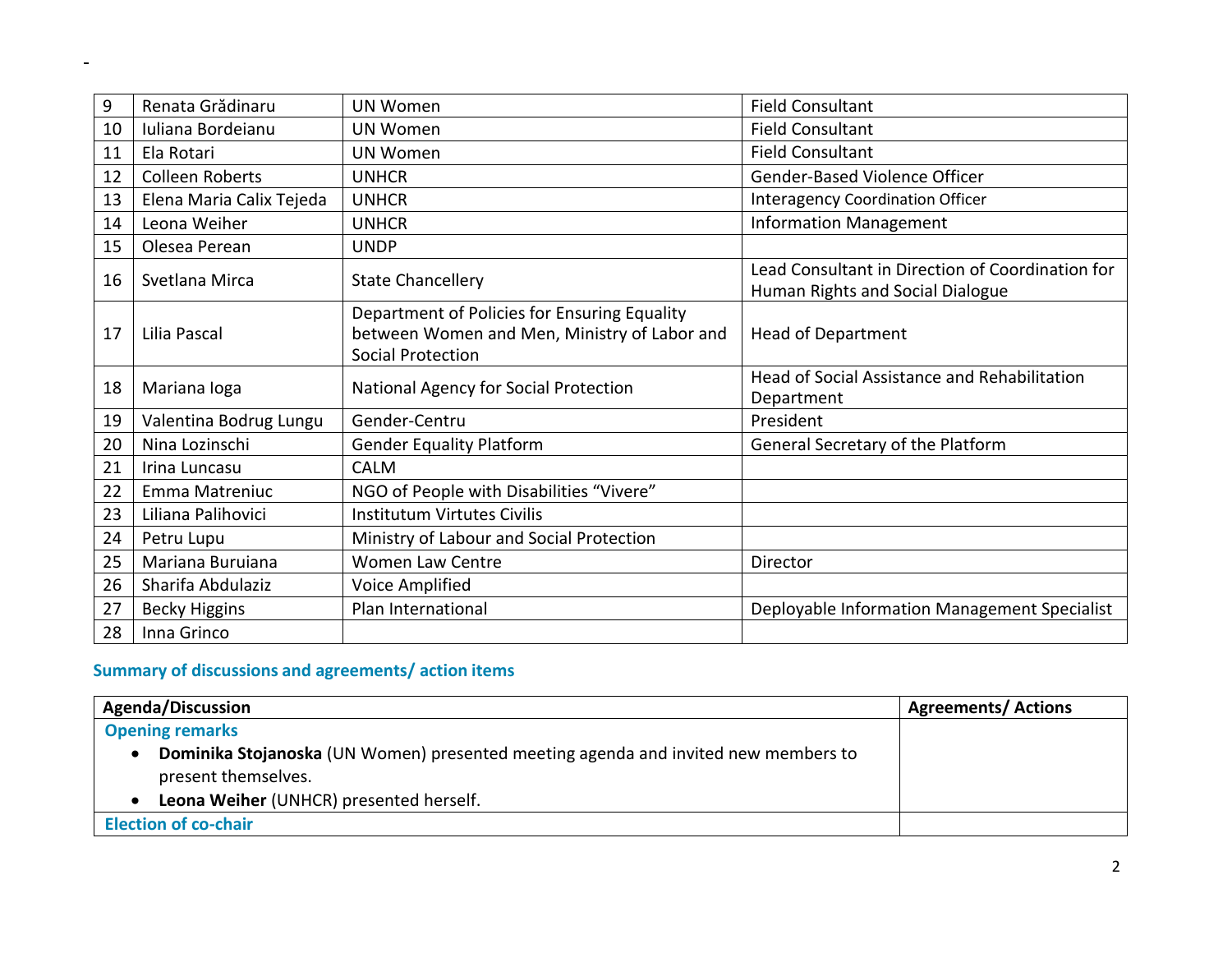| Nina Lozinschi (Gender Equality Platform) informed that the Platform for Gender Equality<br>$\bullet$<br>nominated her to co-chair the GTF.<br>Dominika Stojanoska (UN Women) asked if there were any objections to this nomination and<br>confirmed unanimous election of Nina Lozinschi as co-chair of GTF. She thanked Colleen<br>Roberts for co-chairing the first meetings of the GTF.<br>Coleen Roberts thanked UN Women for the creation of the GTF and acknowledged the<br>importance of CSOs chairing and participating in it. She confirmed that she would remain in the<br>group as the representative of the GBV SWG and that UNHCR will continue supporting gender<br>mainstreaming across all sectors of humanitarian action.                                                                                                                                                                                                                                                                                                                                                                                                                                                                                                                                                                                                                                                                                                                                                                                                           |                                                                                                                                                                                         |
|-------------------------------------------------------------------------------------------------------------------------------------------------------------------------------------------------------------------------------------------------------------------------------------------------------------------------------------------------------------------------------------------------------------------------------------------------------------------------------------------------------------------------------------------------------------------------------------------------------------------------------------------------------------------------------------------------------------------------------------------------------------------------------------------------------------------------------------------------------------------------------------------------------------------------------------------------------------------------------------------------------------------------------------------------------------------------------------------------------------------------------------------------------------------------------------------------------------------------------------------------------------------------------------------------------------------------------------------------------------------------------------------------------------------------------------------------------------------------------------------------------------------------------------------------------|-----------------------------------------------------------------------------------------------------------------------------------------------------------------------------------------|
| <b>Updates from MSWG</b><br>Dominika Stojanoska (UN Women) provided updates from the last Inter-Agency Working Group,<br>specifically:<br>Population data updates: 412 088 Ukrainians entered since 24 February 2022, 97,026<br>staying in Moldova (slight increase), 254,033 moving on to Romania, 53,974 returning<br>to Ukraine, 40% are women, 10% men, 25% girls, 25% boys.<br>Child Protection informed that there was important progress on identification,<br>$\bullet$<br>assistance and monitoring of children at risk - child protection support deployed to the<br>border 24/7 in Palanca. Otaci, Leuseni and Sculeni are to follow. 5 blue dots rolled out<br>in Otaci, Palanca, Moldexpo, Leuseni, Sculeni as one stop hub for all refugees. They<br>provide Identification and referral of children at risk, psychosocial support, legal aid and<br>counselling, information and advice desks and child and family friendly spaces.<br>Roma Task Force has been established.<br>$\bullet$<br>Disability Task Force has been established. An advocacy plan has been elaborated.<br>٠<br>Education Working Group informed that only 1,800 were enrolled in formal education<br>$\bullet$<br>system out of 40,000 children staying in Moldova.<br>World Food Programme provides hot meals in the centers and cash assistance to host<br>$\bullet$<br>families. UNHCR provides cash assistance to refugees. Cash assistance to family<br>businesses hosting refugees has been raised at the Cash Working Group and is pending<br>solution. | • To share MoM<br>from the ISWG<br>To share<br>Information<br>about Roma and<br><b>Disability Task</b><br>Forces<br>To share<br>presentation<br>about cash<br>assistance to<br>refugees |
| Updates from members of GTF, issues to flag at sectoral WG<br>Dominika Stojanoska (UN Women) invited GTF members to inform of issues to be flagged at<br>$\bullet$<br>the upcoming sectoral WGs.<br>Nina Lozinschi (Gender Equality Platform) informed about the problem of refugee women                                                                                                                                                                                                                                                                                                                                                                                                                                                                                                                                                                                                                                                                                                                                                                                                                                                                                                                                                                                                                                                                                                                                                                                                                                                             | To communicate<br>$\bullet$<br><b>Health Working</b><br>Group the issues<br>raised                                                                                                      |

 $\blacksquare$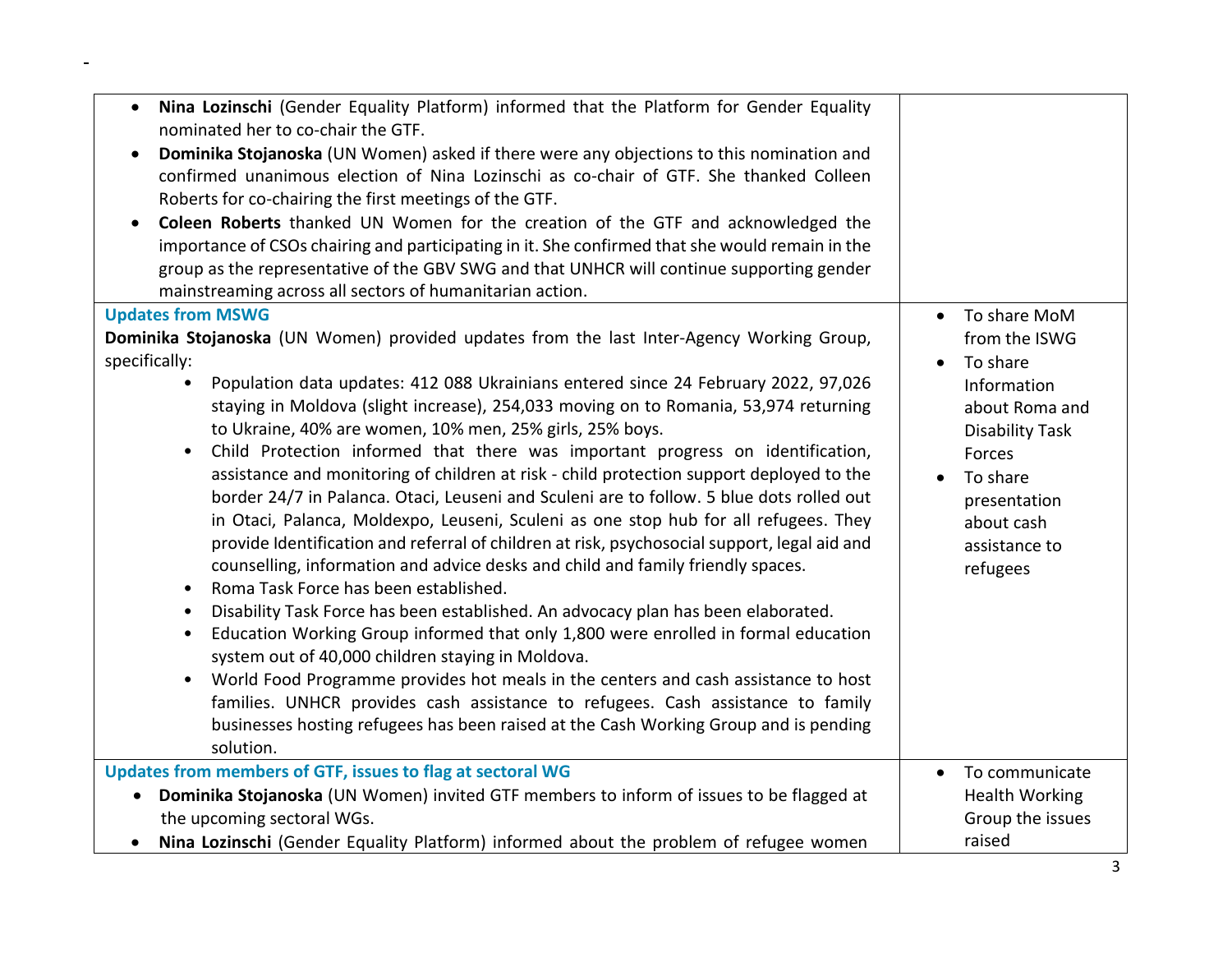| consuming alcohol. In Moldova women do not have access to alcohol treatment programmes,<br>the latter being limited to men, and it is not clear how to provide them with the respective<br>services.<br>Mariana Buruiana (Women Law Centre) flagged that:<br>There are difficulties in identifying health services for cancer patients. Currently there<br>are no referral pathways for such cases in place. While managers of the RACs and the<br>representatives of the LPA are not aware of the possible course of action, the local<br>health service is not in contact with the national health service. The State Secretary,<br>Zinaida Bezverhni, currently coordinates the provision of health services to refugees.<br>There is an issue with access to mental health services for refugees. Phone numbers are<br>not correctly displayed on the respective websites and not all of them are functional.<br>Cristina Lesnic (UN Women) flagged that:<br>Refugees with chronic diseases (diabetes, epilepsy, etc.) have difficulties receiving<br>٠<br>compensated drugs as the family doctors do not have clear instructions from the<br>Ministry of Health.<br>Shelter managers are not trained to interact with service providers and currently limit<br>$\bullet$<br>their accountability to just providing shelter and food. Shelter managers need to be<br>trained on interaction and collaboration with various service providers.<br>Becky Higgins (Plan International) informed that Plan International and UNFPA have done a<br>presentation on the risks and gaps for adolescent girls that will be shared with the members<br>of the GTF. | Plan<br>$\bullet$<br>International to<br>share<br>presentation on<br>risks and gaps for<br>adolescent girls                                        |
|---------------------------------------------------------------------------------------------------------------------------------------------------------------------------------------------------------------------------------------------------------------------------------------------------------------------------------------------------------------------------------------------------------------------------------------------------------------------------------------------------------------------------------------------------------------------------------------------------------------------------------------------------------------------------------------------------------------------------------------------------------------------------------------------------------------------------------------------------------------------------------------------------------------------------------------------------------------------------------------------------------------------------------------------------------------------------------------------------------------------------------------------------------------------------------------------------------------------------------------------------------------------------------------------------------------------------------------------------------------------------------------------------------------------------------------------------------------------------------------------------------------------------------------------------------------------------------------------------------------------------------------------------------------|----------------------------------------------------------------------------------------------------------------------------------------------------|
| <b>Review of MSNA methodology</b><br>Dominika Stojanoska (UN Women) invited GTF members to review and provide written<br>feedback on methodology for the Multi-Sectoral Needs Assessment by 25 April to be jointly<br>discussed in a Zoom meeting on 26 April, 13:30.                                                                                                                                                                                                                                                                                                                                                                                                                                                                                                                                                                                                                                                                                                                                                                                                                                                                                                                                                                                                                                                                                                                                                                                                                                                                                                                                                                                         | To share the MSNA<br>$\bullet$<br>methodology with<br>the GTF<br>GTF members to<br>$\bullet$<br>finalize MSNA<br>methodology review<br>by 26 April |
| 0 draft of checklist on gender mainstreaming in humanitarian action<br>Dominika Stojanoska (UN Women) informed that:<br>Checklist on gender mainstreaming was elaborated for each sector and would contain<br>concrete gender-sensitive sector-specific recommendations for assessment, strategic<br>planning, implementation, monitoring and evaluation.                                                                                                                                                                                                                                                                                                                                                                                                                                                                                                                                                                                                                                                                                                                                                                                                                                                                                                                                                                                                                                                                                                                                                                                                                                                                                                     | To share the<br>$\bullet$<br>checklist with the<br><b>GTF</b><br>GTF members to<br>provide inputs by 4                                             |

 $\blacksquare$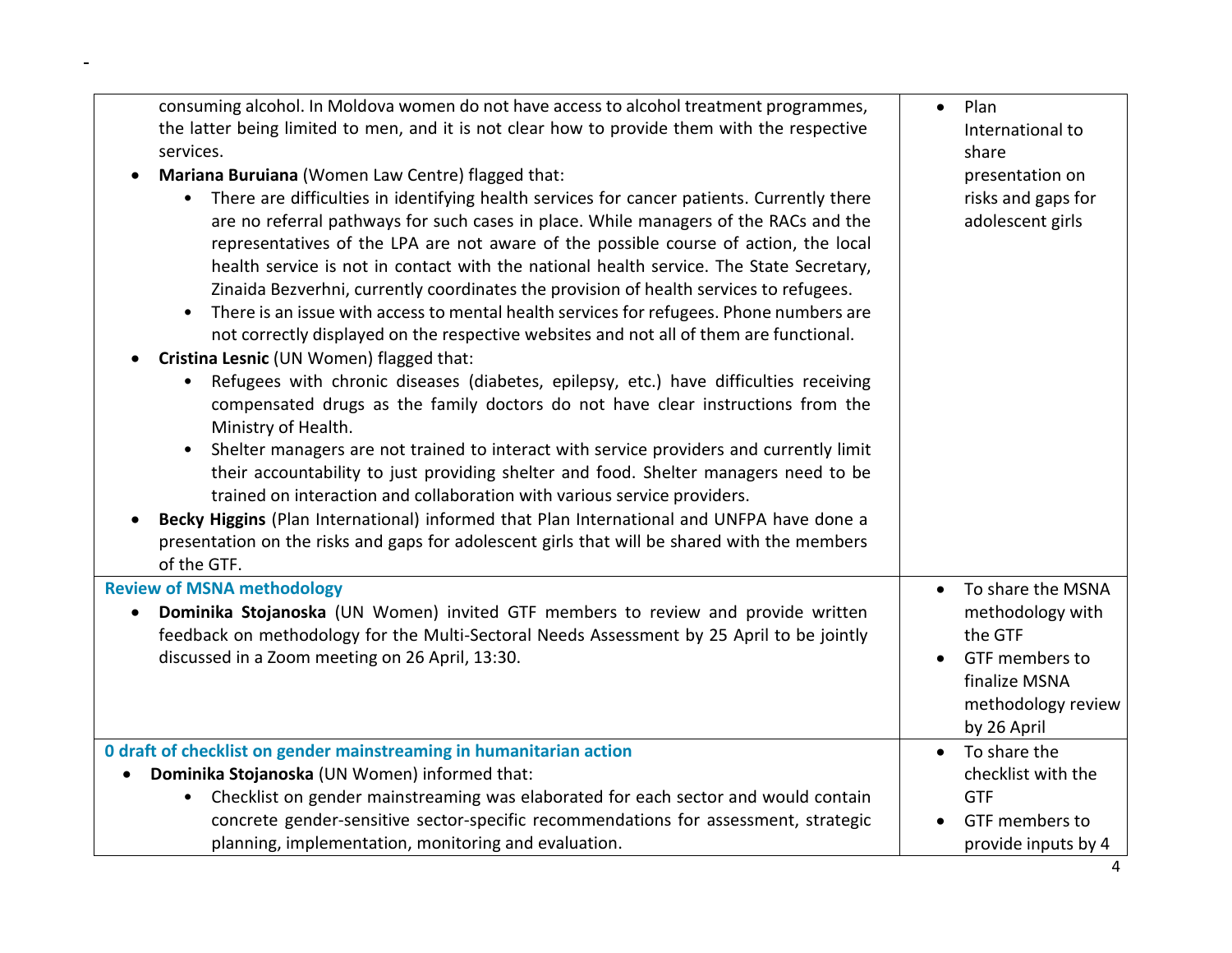| Deadline for GTF to provide inputs and feedback was by 4 May.<br>the final version of<br>$\bullet$<br>Next step would be to share the checklist with sector working groups for review and<br>the checklist for<br>$\bullet$                              |
|----------------------------------------------------------------------------------------------------------------------------------------------------------------------------------------------------------------------------------------------------------|
|                                                                                                                                                                                                                                                          |
| inputs.<br>discussion at the                                                                                                                                                                                                                             |
| Colleen Roberts (UNHCR) mentioned that elaboration of the checklist was a great and highly<br>meeting on 6 May<br>needed initiative.<br>2022                                                                                                             |
| Cristina Lesnic (UN Women) mentioned that the checklist was a comprehensive strategic<br>document and suggested to have national authorities involved in its review.                                                                                     |
| Dominika Stojanoska (UN Women) asked the GTF members to be nasty and do a proper<br>scrutiny of the document, because it would influence the work of the group.                                                                                          |
| Ekram El-Huni (UN Women Regional Office) mentioned that this was an extremely useful<br>exercise. GTF Moldova would be among the first in the region to place it out. Ukraine was in the<br>process of elaborating similar document around the clusters. |
| Dominika Stojanoska (UN Women) mentioned that review and inputs from the regional office<br>would be highly appreciated.                                                                                                                                 |
| Valentina Bodrug (Gender-Centru) mentioned that phycological aspects need to be added to<br>the checklist and that it was important to consult with as many organisations as possible.                                                                   |
| Dominika Stojanoska (UN Women) mentioned that GTF would compile, clean and prepare the<br>final version of the checklist for discussion at the meeting on 6 May 2022.                                                                                    |
| Approval of workplan, discussion of Q2, division of responsibilities<br>GTF members to<br>$\bullet$                                                                                                                                                      |
| Evghenia Hiora (UN Women) briefly presented the draft of the GTF workplan.<br>consider leading, co-<br>$\bullet$                                                                                                                                         |
| leading and<br>Dominika Stojanoska (UN Women):                                                                                                                                                                                                           |
| Invited GTF members to lead or co-lead activities under the current work plan.<br>supporting activities<br>$\bullet$                                                                                                                                     |
| Invited Nina Lozinschi to scrutinize the plan and suggest changes or additions thereto.<br>under work plan<br>$\bullet$                                                                                                                                  |
| Nina Lozinschi to<br>Mentioned that it was necessary to broadly mobilize resources and budget them for the<br>$\bullet$<br>scrutinize the work<br>implementation of the plan.                                                                            |
| Informed that deadline for finalization of work plan was by 27 April.<br>plan<br>$\bullet$                                                                                                                                                               |
| Nina Lozinschi (Gender Equality Platform) mentioned that the Gender Equality Platform can be                                                                                                                                                             |
| added as lead and supporting agency for Area 2 and 3.                                                                                                                                                                                                    |
| Lilia Pascal (Ministry of Labor and Social Protection) mentioned that it would be important for<br>the Ministry of Labor and Social Protection to be involved in the formulation of documents                                                            |